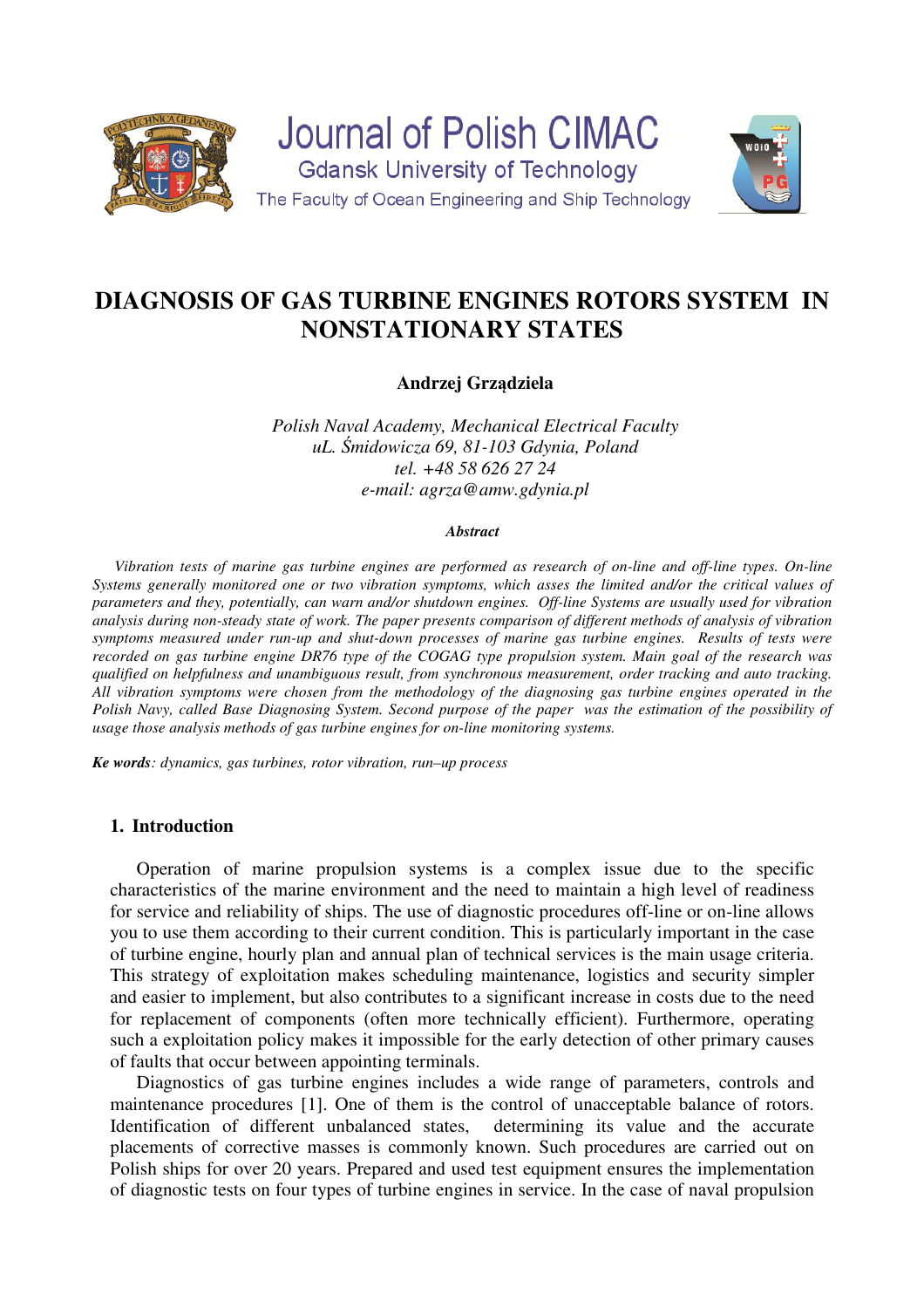diagnostic procedures these are limited for several reasons. The most important of these is the need to maintain a constant readiness to start the engine, associated with the tactical requirements. In addition, due to the fact that the engines are foreign construction, there is a lack of information on the structural parameters of the engine, reducing warranty, no spare parts readily available, etc. The use of vibration diagnostics, makes the use of the engine more rational; from a technical point of view, especially towards vitality of service, which in effect will not withdraw, even a technically efficient ship, from service. Measurements and analysis of vibration parameters of marine gas turbine engines can be divided into:

- off-line (measurements performed in free-run mode, periodically);
- on-line (real-time monitoring).

Both methods have their advantages and disadvantages. Off-line Systems are usually offered as a very simple analyzers - data collectors. Measurement path is determined in the collector interface, with preset measuring settings, so that the measurement could be performed by an average technical staff, whose main task is a precise procedure. The analysis of measurement results is carried out of the ship, sending the results to the coast laboratory. Currently, there is not many off-line data collectors, who would engage in that precise diagnostic evaluation. The main advantage of such devices is their price. It should be emphasized that the data collectors are useful mainly to assess the go-state of vibrations of turbine engines.

On-line diagnosis of vibrations provides continuous surveillance of the technical condition of gas turbine engines, including registration, analysis, forecasting and alarming. It allows you to recognize the basic signs of changes in the technical condition with the possibility of analyzing the trend of selected symptoms. On-line vibration systems usually work as part of a complex and symptomatic diagnosis of marine propulsion systems. Proper diagnosis of such structures, for example, turbine engine, depends on various issues, including how the measurement and processing of vibration signals was taken. Important in the further analysis is the fact that internal combustion engines in gas turbine propulsion ships do not run at a constant speed with compressor and turbine rotors.

This is the main reason for synchronizing the processing of selected displacements (of the signals) i.e. the rotational frequency of one or both of the engine rotors [2,3]. This method allows you to identify the most common groups of rotor systems, which allows you to identify their failure. Damages to operating gas turbine engines can be categorized as follows:

- damage or crushing of first-stage compressors' blades or power turbine blades (rare);
- the appearance of unbalance, originating from heating or salinity;
- cracks sealing systems and leakage of lubricating oil to the inside of the drum rotor;
- lack of alignment between the gas-dynamic gas generator and power turbine;
- thermal damage to the combustion chambers torsion of power turbine rotor;
- damage to the auxiliary engine mechanism.

Some failures can be resolved in the recorded spectra as a change in vibration frequency of rotating engine components, hence the introduction of a synchronous sampling of the transient engine operation, eg in the boot process or in the run.

The occurrence of non-stationary effects, typical for residual unbalance may be due to small, incremental damage whose symptoms may be poorly recognized in the early stages of development. The results of the identification of such phenomena is exemplified in the article comparing the various methods of synchronous signal processing method such as PLD or Order Tracking [7]. The presented method for identification of defects can be introduced into the turbine engine monitoring systems as a tool for early identification of unbalance.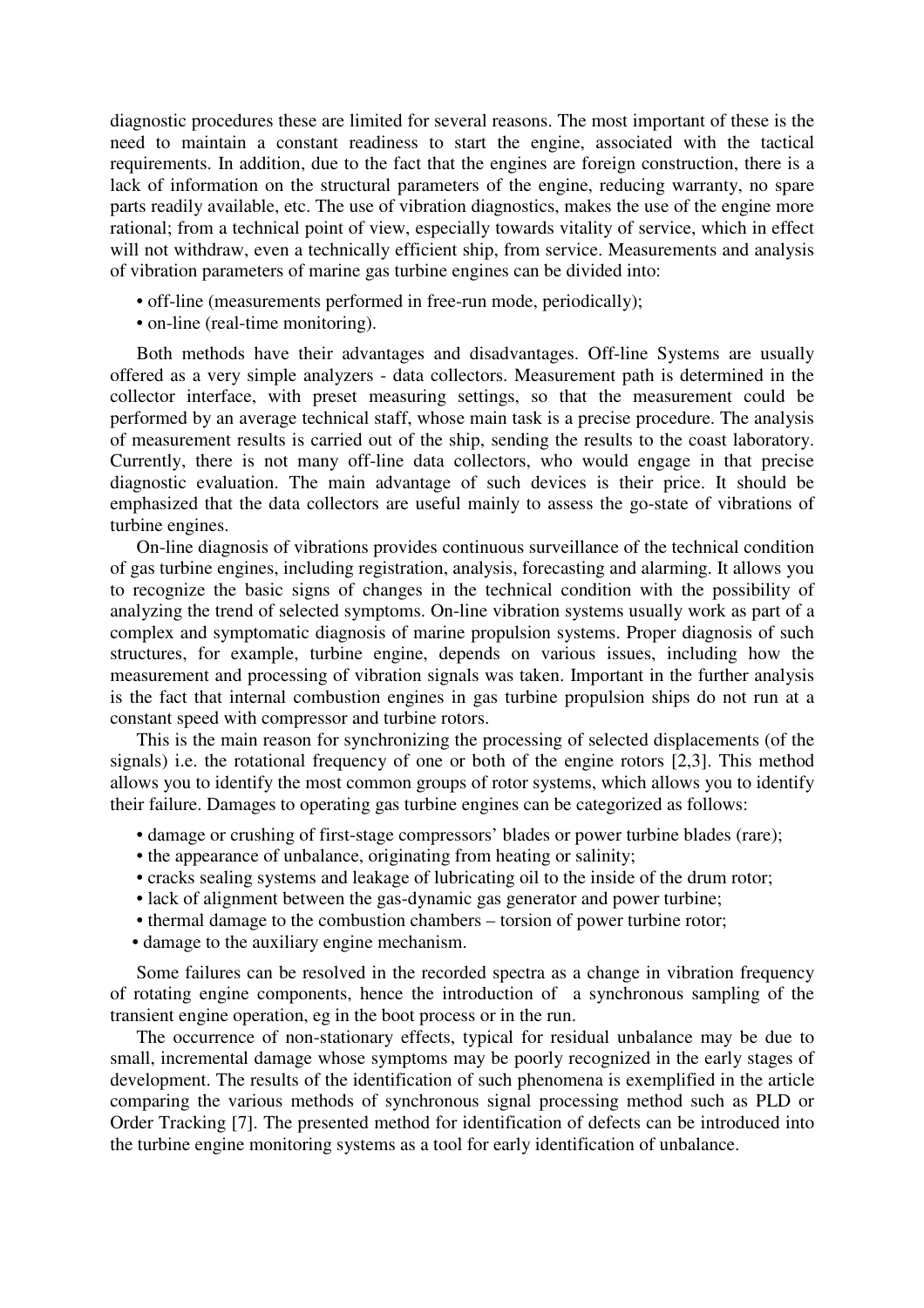### **2. The aim and test methods**

Monitoring of vibration signals from rotating machinery is a well-known diagnostic procedure, known throughout the world [2,5,7]. Most of rotating machinery and marine gas turbine combustion engines are designed as a supercritical machines, hence, in steady states, are diagnostically limited. Therefore it was decided to analyze the dynamics of rotors of gas turbine engines, using a method of off-line measurements of the unknown states It was expected that the results would yield information on the following areas: unbalance of rotors, lack of concentricity of the rotors, changes in their vibration frequency and changes in the speed of rotor system critical.

Marine gas turbine combustion engines mounted on a DR76 type of propulsion system for ships COGAG class Tarantula Polish Navy were studied using this method. Longitudinal cross section of rotor system is shown in Figure 1.



*Fig. 1. Longitudinal section of rotor system gas turbine engine DR76 type, where: 1 – low pressure compressor (LPC), 2 – auxiliary drives, 3 – high pressure compressor (HPC), 4 – burning chambers, 5 –high pressure turbine (HPT), 6 – low pressure turbine (LPT), 7 – power turbine (PT)* 

 The study included analysis of the vibration parameters during start-up and run of rotors. Comparison of the results of modeling of dynamic loads using FEM (Final Elements Methods) and measurements of on the real object makes it possible to take correct decisions and give the proper diagnosis

# **3. Model of the unbalanced rotor**

Application of computer simulation to diagnose the condition of turbine engine rotors should be used already during the process of calculation and design, which it is currently implemented. The problem begins when the manufacturer does not provide this kind of knowhow in the technical specification for the user. Such a situation arises in the case of exported warships equipped with turbine engines. While placing the engine, rotating parts are assembled with great care. Main objective is to reduce unbalance in rotors. But even the best procedures are not able to prevent factors, such as the inadequacy of heat treatment or the difference of thermal expansion of materials which may cause slight unbalance in rotor, mentioned as residual. Problems in the dynamics of Marine Gas Turbine Engines (MGTE) are associated with the following elements of the engine: rotors, bearings, bearing brackets (bearing struts), engine block, the type of construction, the terms of hydro-meteorological and during sea trials and the aerodynamic parameters inside the engine. Proper and stable work of MGTE engine is mainly connected with these parameters. Loss of energy in rotating machinery is manifested in the form of loss of torque, a decrease in rotor speed, exhaust temperature increase or intensity in vibrations. Vibration energy dissipation is related to: unbalancing of rotors, oversize tolerated shaft misalignment, abrade of blade tips with the inner roller, wear of axis and radial bearings, asymmetry of elasticity and damping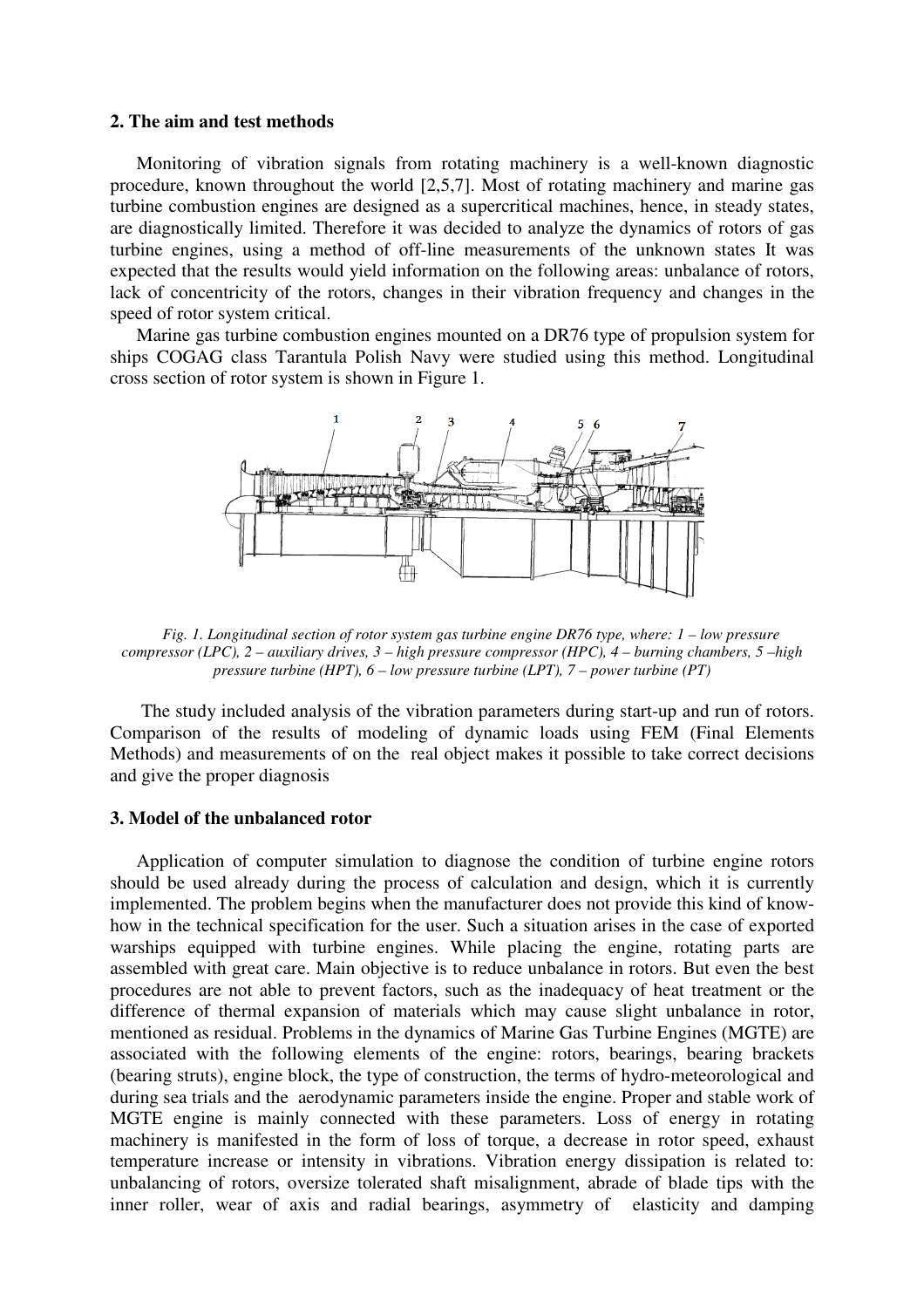asymmetry of the rotor and the gas-dynamic processes anomaly. Emission of vibration yields a lot of information, including the ability to diagnose the technical condition of rotors. Vibration measurement, identification, classification, mathematical analysis, including the use of trend function, give information on the actual technical state and allow the prediction of the wear process in the future.

In the identification an important factor is to compare the results of modeling with the results of the measurements. Each rigid body has six degrees of freedom, whereas the deformable objects have an unlimited number of degrees of freedom. Rotating machinery such as MGTE have a number of degrees of freedom equal to the sum of all degrees of free parts of the engine, minus the number of rigid nodes connecting these elements. Each part of the engine can be described by physical characteristics such as stiffness and damping, obtained from vibration measurements the actual object or model or the modeling of the geometry and properties of materials (the use of rigidly connected structures). The use of a certain type of rigid object model allows the use of the motion ordinary differential equations. Deformable objects require the use of partial differential equations. This second assumption is much more complicated, but can help to achieve to the actual object, especially when it's in a wide range of engine speeds. This was the reason for the choice of the second type of model turbine engine. Diagram of diagnosis using the MGTE model shown in Figure 2.



*Fig. 2. Scheme of diagnostics model MGTE* 

Residual unbalance may appear in all sections of the rotor, however, two vectors of unbalance, at both ends of the shaft, may represent the replacement model. These vectors vary in values and phase shifts. Such an FE model allows for dynamic response to unbalance which in effect allows you to compare modeling results with the reports of vibration measurement. The most sensitive point in the unbalance of GT rotor, with respect to vibrations, is the measuring point on the front of the generator exhaust bracket bearing the vertical direction. This is the effect of the minimum thermal expansion of the rigid support used for measurement of radial vibrations at this point. The model is linear so it is clear that response is directly proportional to the value of unbalance The rotor is loaded dynamically and statically from various sources [4].

Identification of the sources and their calculations of the loads were a major problem during the modeling and evaluation of the actual object's vibration. Damage in the objects such as blades, have an impact on changes in the moments of inertia of rotating parts. This results in a shift of the main axis of inertia, which is not parallel to the axis of rotation. It is the main source of unbalance in the form of vibrations of rotor. Implementation of the mathematical model is difficult, mainly due to the problems of determining the stiffness and damping of supports and bearings at different temperatures - Figure 3. Shape of the axis deflection is defined as discrete sets:

- Set of static deflections  $-$  u<sub>s</sub>:
- Set of dynamic deflections  $u_d$ .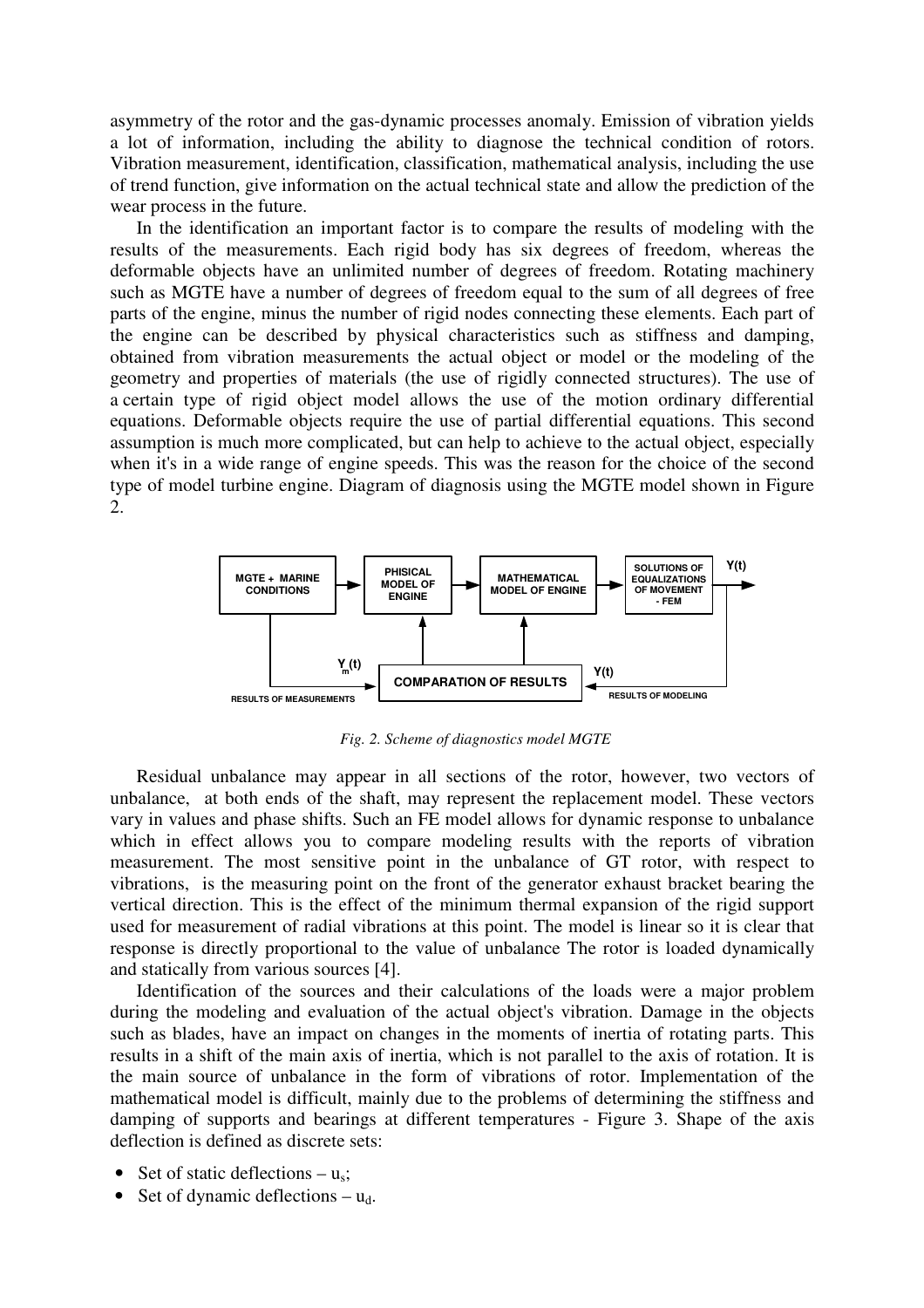Both sets depend on actual technical state of rotor and geometry, which can change through cracks and wanes of engine parts.

$$
\mathbf{u}(\omega t) = \mathbf{u}_s + \mathbf{u}_d(\omega t) \tag{1}
$$



*Fig. 3. Axi – symmetric lumped mass inertia model of the MGTE, where: LPC – low pressure compressor, HPT – high pressure compressor, T – turbines (low & high pressure), PT – power turbine, BC – burning chambers, k – stiffness, c – dumping*

This equation is a discrete set of points of axis movement of the rotor. Taking into account the damping and stiffness of the support bearings, we can demand that they are functions of temporary positions, namely:

$$
k_{ik} = f(u) \qquad c_{ik} = f(u) \tag{2}
$$

For the simplification it is assumed that, for a constant speed, these values are constant. Using FEM modeling can provide a three-dimensional discrete model. Rotors MGTE, in the circular symmetry, have been described by one-dimensional, two-beam bar having a symmetrical six degrees of freedom. All parts of the model have geometric and physical properties of the elements. Discrete model of traffic parameters have been obtained by solving the equation:

$$
Ku + Cu + M\ddot{u} = F(t)
$$
 (3)

where: 
$$
K
$$
 – matrix of structure's stiffness  $C$  – matrix of structure's damping  $M$  – matrix of structure's inertia  $F$  – vector of forces  $\mathbf{u}, \dot{\mathbf{u}}, \ddot{\mathbf{u}}$  – displacement and their derivatives (velocity and acceleration)

This can be solved as a linear problem, but in MGTE rotor must allow for changes in stiffness and damping, which are functions of motion parameters. In this case equation (3) should be expressed as: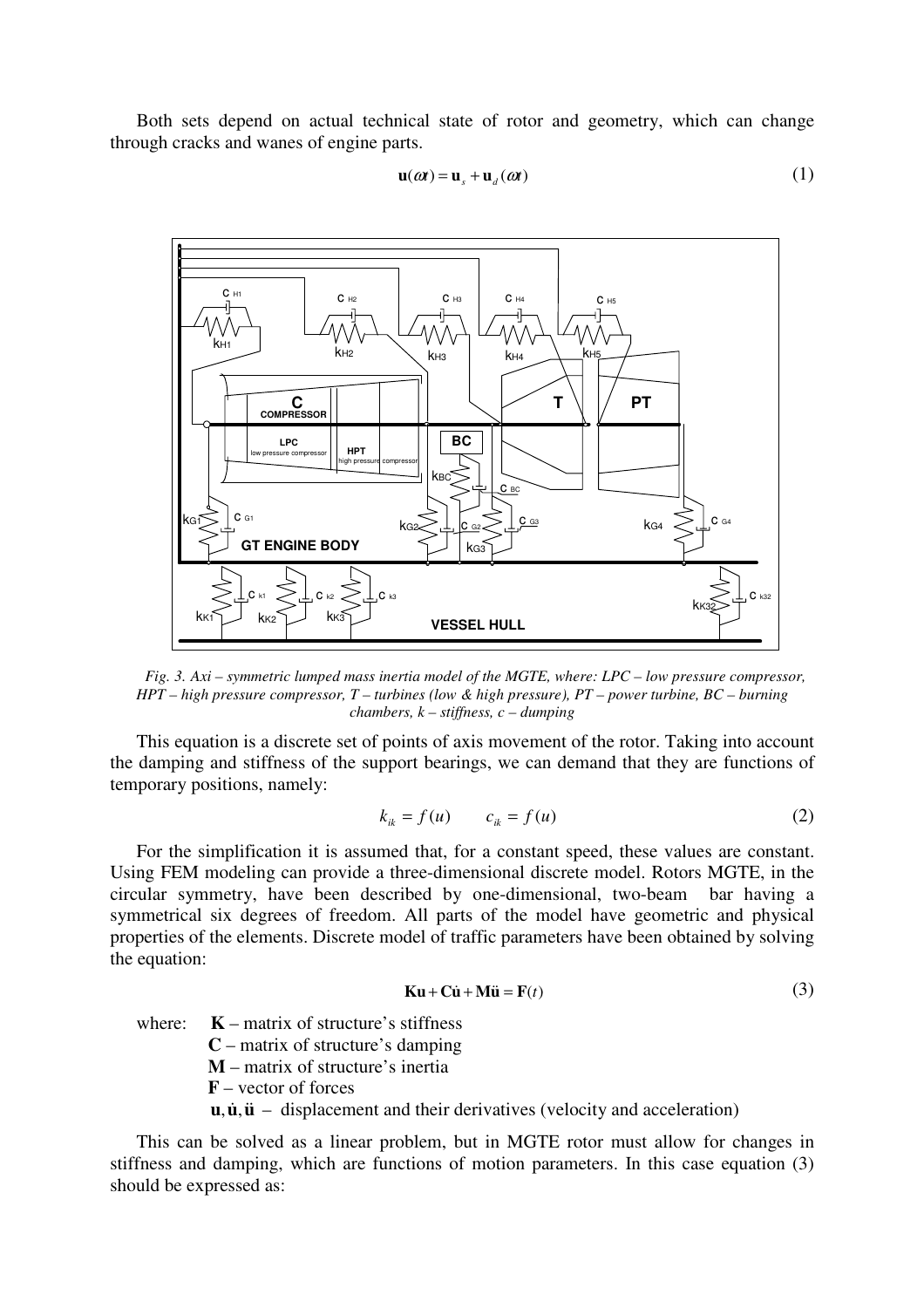$$
\mathbf{K}(\mathbf{u}, \dot{\mathbf{u}})\mathbf{u} + \mathbf{C}(\mathbf{u}, \dot{\mathbf{u}})\dot{\mathbf{u}} + \mathbf{M}\ddot{\mathbf{u}} = \mathbf{F}(t)
$$
(4)

Equation (4) indicates that the rotor motion should be described as a nonlinear dynamic problem, and therefore should expect more than one harmonic in both measured and modeled spectrum. [8]

#### **4. Non – steady states vibration signals analysis**

To obtain the measurements of the real object Bruel & Kjaer 3560B analyzer was used. Namely, it was used during the collection and processing of measurement data using the PULSE(v.12). Two transducers (accelerometers ICP) have been fitted to the steel girders, situated on the flanges, on the front and on central pillar of the LPC. The fixing cantilevers are characterized by vibration resonance frequency value differing from harmonic frequencies due to rotation speed of the given rotors. Measurements were made perpendicular to the axis of rotation of the rotor. Such a choice was made on the basis of theoretical analysis of unbalance and as a result of analysis of the results of preliminary research on the subject.

Common assessment of the unbalance of rotors was developed through the concept of dimensionless coefficients of diagnosis. Using theoretical analysis of dynamic interactions, as well as using the results of initial diagnostic tests, the following symptoms were selected as the most sensitive to changes in balancing rotors [2]:

- First harmonic of amplitude of the corresponding velocity of the rotor,
- Second harmonic of amplitude of the corresponding velocity of the rotor,
- S 1 the ratio of the average amplitude of vibration corresponding rotor speed (and harmonic) and the second harmonic of the corresponding rotor,
- S 2 ratio of the average amplitude of vibration corresponding rotor speed (and harmonics) corresponding and the third harmonic of the rotor.

These symptoms can confirm the theoretical assumption of nonlinear rotor dynamics.

## **5. Vibration analysis of the run-up process**

The first test was to analyze the process of starting the engine. The characteristic changes in LPC rotor speed is shown in Figure 4.



*Fig. 4: Rotors LPC rotational speed characteristics during run-up process* 

Synchronous signal measured by a tachometer connected with the auxiliary drive gear box where the transmission ratio averaged on  $i=0,125$ , so the LPC rotor was 8 times greater (in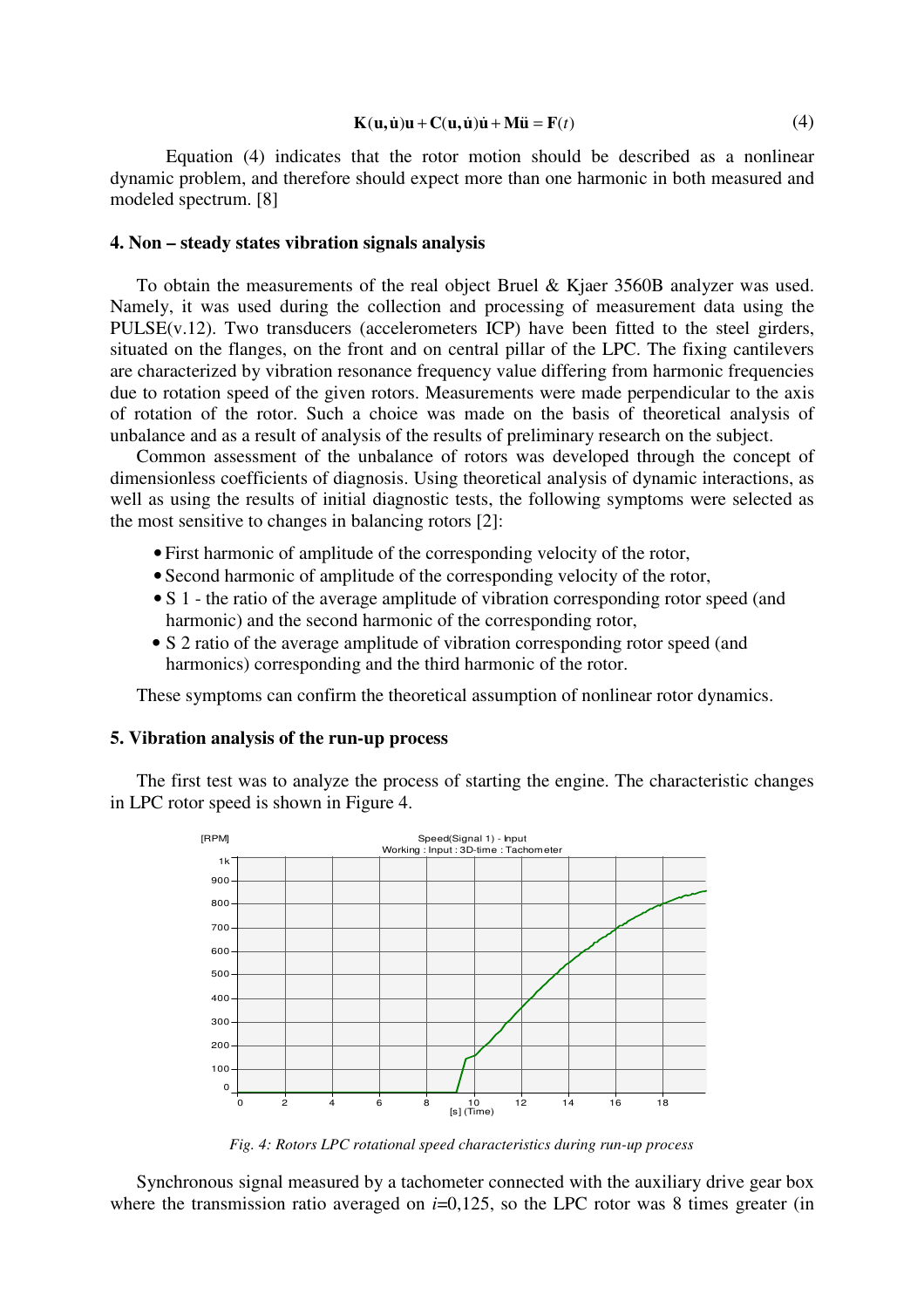speed) than that shown in Figure 4 The main objective of the analysis of synchronous oscillations in the boot process was to determine the dynamics of the disorder. The impact of "other" signals is shown in Figure 5.

The boot process started at the point  $t = 7$  seconds (see Figure 5), so all recorded vibration signals recorded from the start point contained the signals coming from other sources, i.e. non-rotating motor or frequency of its vibrations or a combination thereof. This allows to identify the main "other" signals, such as:  $f_1 = 305$  Hz,  $f_2 = 600$  Hz,  $f_3 = 1.6$  kHz, and  $f_4 = 2$ kHz. which are associated with sources outside the engine.



*Fig. 5. Synchronous spectra of the velocity of vibration during run-up process with using the band – pass filter of 0,1Hz – 3,2 kHz range* 

The highest signal during the boot process is the rotor speed and harmonic vibrations, but in Figure 5 it is not clearly visible due to the lack of a synchronous signal tracking.

## **6. Vibration analysis of the shut-down process**

Next test was associated with the analysis of vibration parameters and related to the process runs the motor rotor. Figure 6 shows autospectrum of the velocity measured over the middle LPC bearing using the order tracking procedure. Changes of parameters are presented in the domain of time function, in contrast to the boot process ,where the dominant energy range of vibration signal was 1 / 2 harmonic - seen as a 4th order. The pressure drop of the lubricating oil in the bearing caused an increase in values ranging from displacement and slope between the HPC and LPC rotor (rotating shafts each other, while the shaft rotates within the LPC HPC shaft - see Figure 1) and the typical dominance of the subharmonics.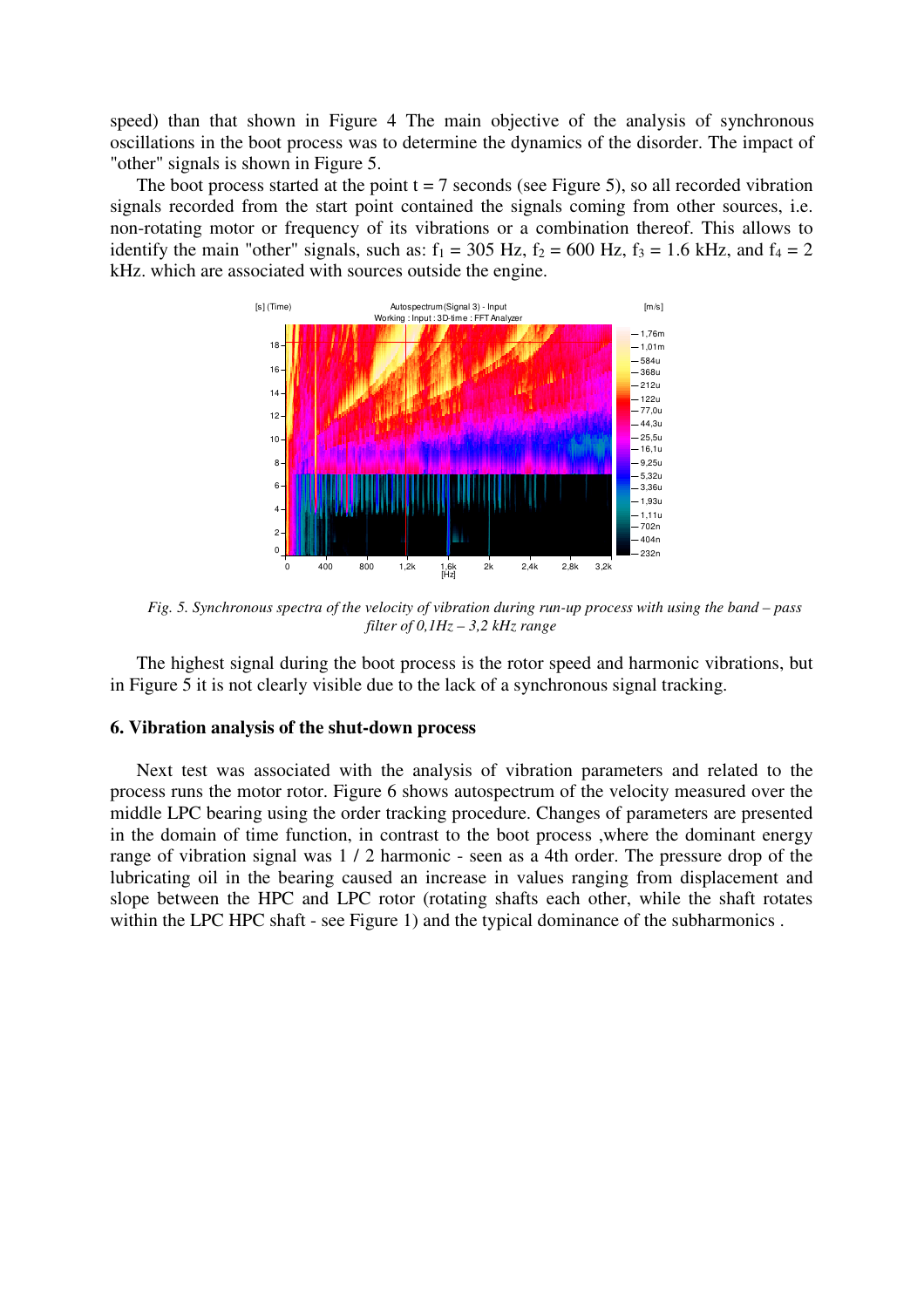

*Fig. 6. Autospectrum of velocity of vibration in the shut-down process with the use of order tracking procedure, in the domain of time function* 

The increase in stiffness of the bearing system confirms the existence of the harmonic "right-hand branches" at the point where t (time) is equal to 4 seconds for the following rows: 4, 8 and 12, which is associated with a pressure drop of lubricating oil in the bearings.

Analysis of the dynamics of the turbine engine rotor in transient states of a system PULSE should be applied in both processes, ie start-up and run. The start-up process helpsto recognize the "other" signals, but the definition of dynamic functions is very difficult due to the significant acceleration of the rotors. Identifying characteristics of rotor system dynamics is much more recognizable in the process runs through the analysis of orders - Figure 7 and 8.

Analysis of the first harmonic (8th order) allows to observe changes in dynamics as trends. Application of the rotational speed function as a field of analysis is the most important factor in the study of the use of the Order Tracking procedure. This allows you to detect changes in the natural frequency, ignoring interference from the signals originating from the thermodynamics processes of turbine engines.

Subharmonics signal analysis is very useful in the diagnosis of rotating machinery. Autospectrum of ½ subharmonic's velocity range (considered in the LPC rotor) indicates the individual characteristics of particular rotors. The nature of changes in order values in the rotor speed can be thought of as an individual fingerprint of each rotor.



*Figure 7. Autospectrum of 8 order (I harmonic) of velocity of vibration in the shut-down process of LPC rotor stoppage*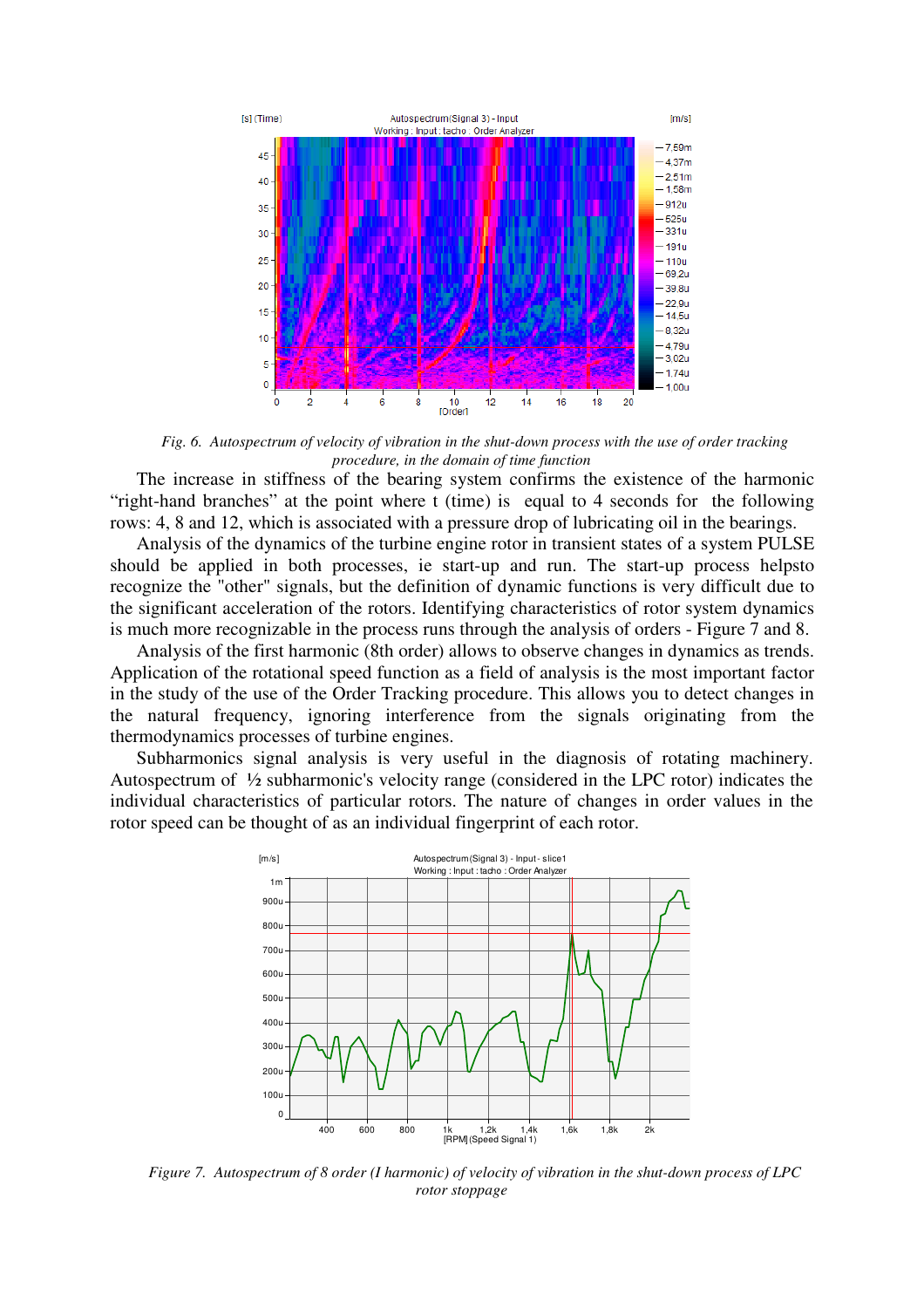

*Fig. 8. Autospectrum of 4 order (subharmonic) of velocity of vibration in the shut-down process of LPC rotor stoppage*

All changes to the technical condition of rotor system, such as changes in stiffness and damping parameters of alignment, or unbalance result in changes in characteristics of subharmonics - Figures 7 and 8.

# **Conclusions**

All statistical analysis performed on the available population of engines clearly show that the selected parameters analyzed in the non-stationary processes are the basis for predicting changes in the technical condition of rotor system. Implementation of this research turns out to be a credible verification of the technology. Conclusions presented below have been incorporated into operational diagnostics of marine gas turbine engines:

- synchronous measurement of vibration signals during the boot and run processes enables us to recognize symptoms of damage, including the formation of resonance and changes in natural frequencies and unbalanced rotors
- symptoms of S1 and S2 do not have sufficient sensitivity for use in transient states due to the instability of the processes and the need for averaging the results,
- application of auto tracking and monitoring the turbine engine rotor systems can identify a wide range of typical damages, confirmed by the vibro-acoustic diagnostics.

Application of the proposed methods of analysis allows for the rational management of engine life time even in the developed processes of consumption. The analysis of test results obtained gives the following conclusions:

- the approach to the assess the technical condition of gas turbine engines rotor system allows to quickly detect changes in the permitted unbalance and the maintained database enables easier identification of the studied group of engines
- studies on trends in chosen parameters make it possible to reliably detect changes in the value of sensitive operational parameters during the operation of the engine and to evaluate its capabilities.

# **References**

[1] Charchalis, A., Grzadziela, A., *Diagnosing of naval gas turbine rotors with the use of vibroacoustic parameters*. The 2001 International Congress and Exhibition on Noise Control Engineering. pp. 268, The Hague, The Netherands 2001.